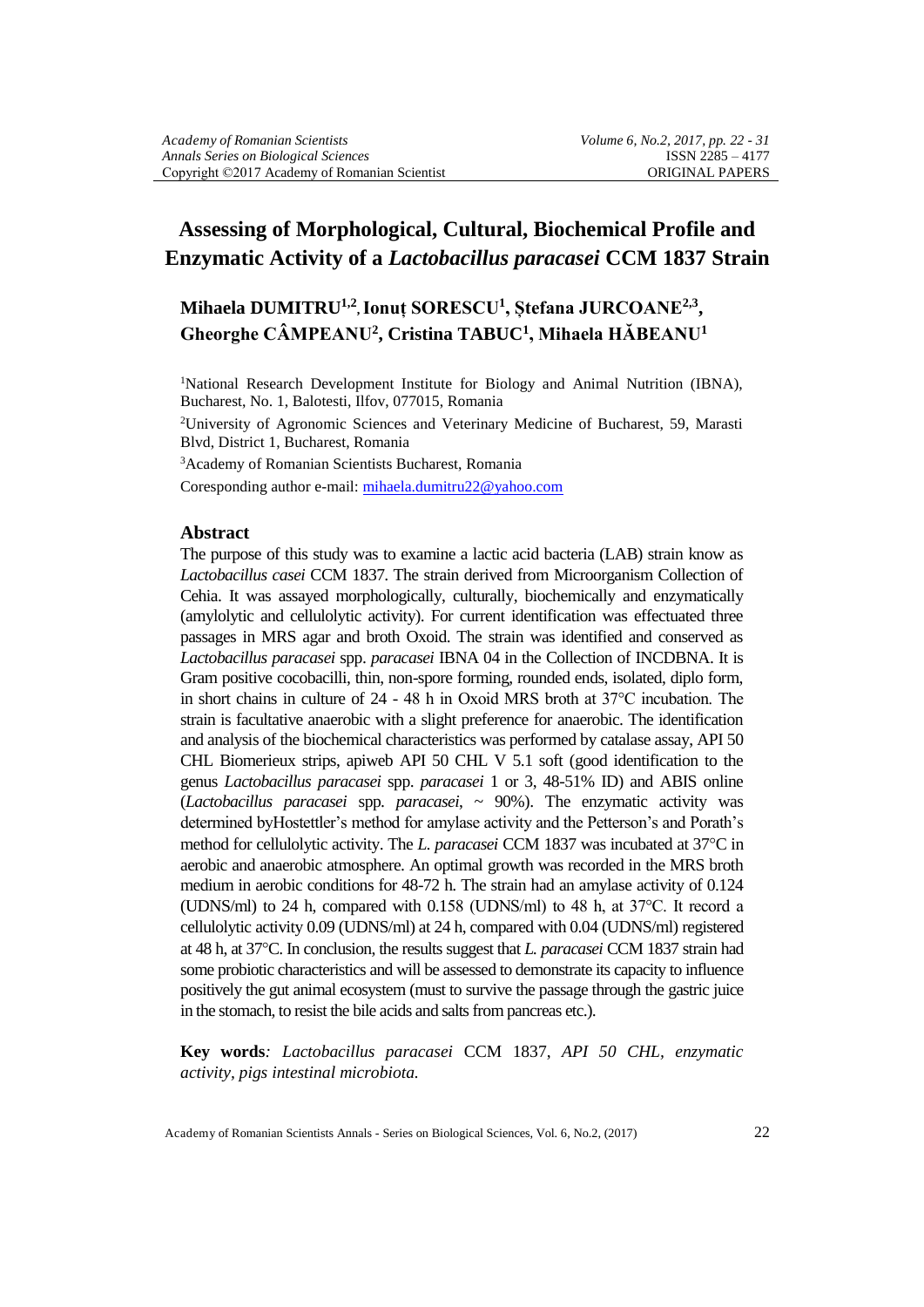### **Introduction**

Microbiota stability and colonisation of the gastro intestinal tract (GIT) has a crucial role for preserving the host homeostasis and health animals (Wacklin et al., 2014). The intestinal microbiota is a complex ecosystem that is in a strong connection with the biology of their hosts (Clemente et al., 2014).

Understanding the variations of the commensal microbiota composition is crucial for a more efficient control of enteric infectious diseases and for reduction antibiotics use in animal production, which are the main points of interest for improved animal healthcare and welfare and for consumer health protection (Vincenzo Motta et al., 2017).

The pigs GIT microbiota has been studied to increase production efficiency, to improve productsquality and help attempt to reduce disease. During the developmental period from birth through weaning, the intestinal microbiota undergoes a rapid ecological succession (Simpson et al., 1999). Colonization of the intestinal tract (IT) in piglets is initiated at birth by microbiota from the maternal genital sow and their IT. After colonization of the IT of newborns is complemented by microbiota from the environment(Kubasova et al., 2016).Also, the pig's immune system at birth is fully detailed butnot so fully functional, maturing within 7–10 d; the pig is a good model of the human GIT with many similar traits (Quanshun Zhang et al., 2013).

The small intestine of pigs is populated, generally, with anaerobic lactobacilli, but they can be found in high numbers in cecum and colon content. Intestinal content and feces can contain up to  $10^{10}$  -  $10^{12}$  bacterial cells g <sup>1</sup>(Richards et al., 2005). These numbers are consistent with the estimation that bacterial cells outnumber host cells by ten to one (Gaskins, 2001).

The aim of this study was conducted to assess a LAB strain known as *Lactobacillus paracasei*CCM 1837 and to describe her role andmorphologically, culturally, biochemically and enzymatically activity,as preliminary investigation of probiotic potential of this strain in order to use it in pigs nutrition.

### **Material and Methods**

The identification of *L. paracasei* CCM 1837 strain was performed by biochemical tests (catalase assay,API 50 CHL Biomerieux strips), API 50 CHL V 5.1 and ABIS online soft.

The enzymatic activity strain was determined as folow: amylolytic activity by Hostettler's method and cellulase activityby Petterson's and Porath's method at 48 and 72 h incubation, at 37°C.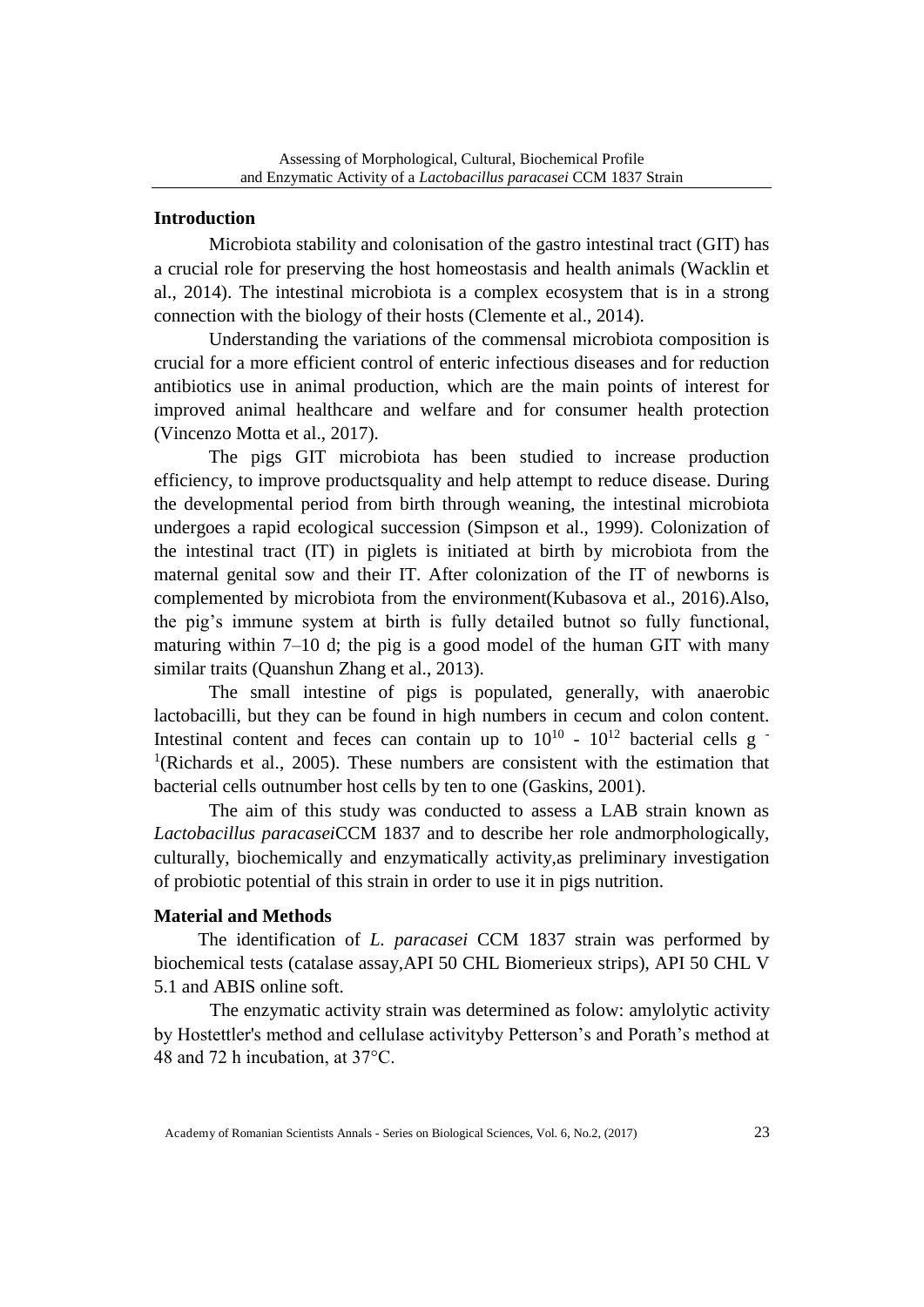The research was carried out at Laboratory of Biotechnology of National Research Development Institute for Biology and Animal Nutrition Balotești (INCDBNA), Romania.

### **Morphological and cultural characters analysis**

 The culturing was realised in Oxoid MRS selective medium, in 24 - 72 h, at 37C. The strain is anaerob facultative, with some preferences for anaerobic atmosphere(Oxoid Jar with Anaerogen 2.5 L).Morphologicaltraits were examined with a microscope.It was done threepassagesfor current identification, before conservation.

### **Biochemical characters**

### *The catalase test*

 The test demonstrate the presence of catalase, an enzyme that catalyses the release of oxygen from hydrogen peroxide  $(H_2O_2)$ . The concentration of  $H_2O_2$ used was3% (Sagar, 2015). The catalase enzyme mediates the breakdown of  $H_2O_2$ into oxygen and water  $(2H_2O_2 + \text{Catalase} \rightarrow 2H_2O + O_2)$ . The presence of the enzyme in a bacterial isolate is obvious when a small inoculum is introduced in the  $H_2O_2$  and the reaction forms bubbles by the rapid elaboration of oxygen (MacFaddin, 2000).

### *The API 50 CHL test*

The isolate was identified using the API 50 CHL strips according to the manufacturer's protocol (BioMerieux). The test API 50 CHL put in evidence the enzymatic equipment of *L. paracasei* CCM 1837.

The API 50 CHL consists of 50 microtubes used to study fermentation of substrates belonging to the carbohydrate family and its derivatives. The fermentation tests are inoculated with bacterial strain suspension in API 50 CHL medium which rehydrates the substrates. During incubation, the ability of isolate to ferment carbohydrates is indicated by the colour change of the basal medium used, caused by the anaerobic production of acid and detected by the pH indicator present in the select medium.

The strips are read after  $48 - 72$  h of incubation. The results produced the biochemical profile which is used by strain's LAB identification with API 50 CHL V 5.1 and ABIS online software (Stoica and Sorescu, 2017).

### *Assessing the enzymatic activity*

Enzymatic activity was determined at 48 and 72 h, at 37°C in aerobic atmosphere, by the following methods: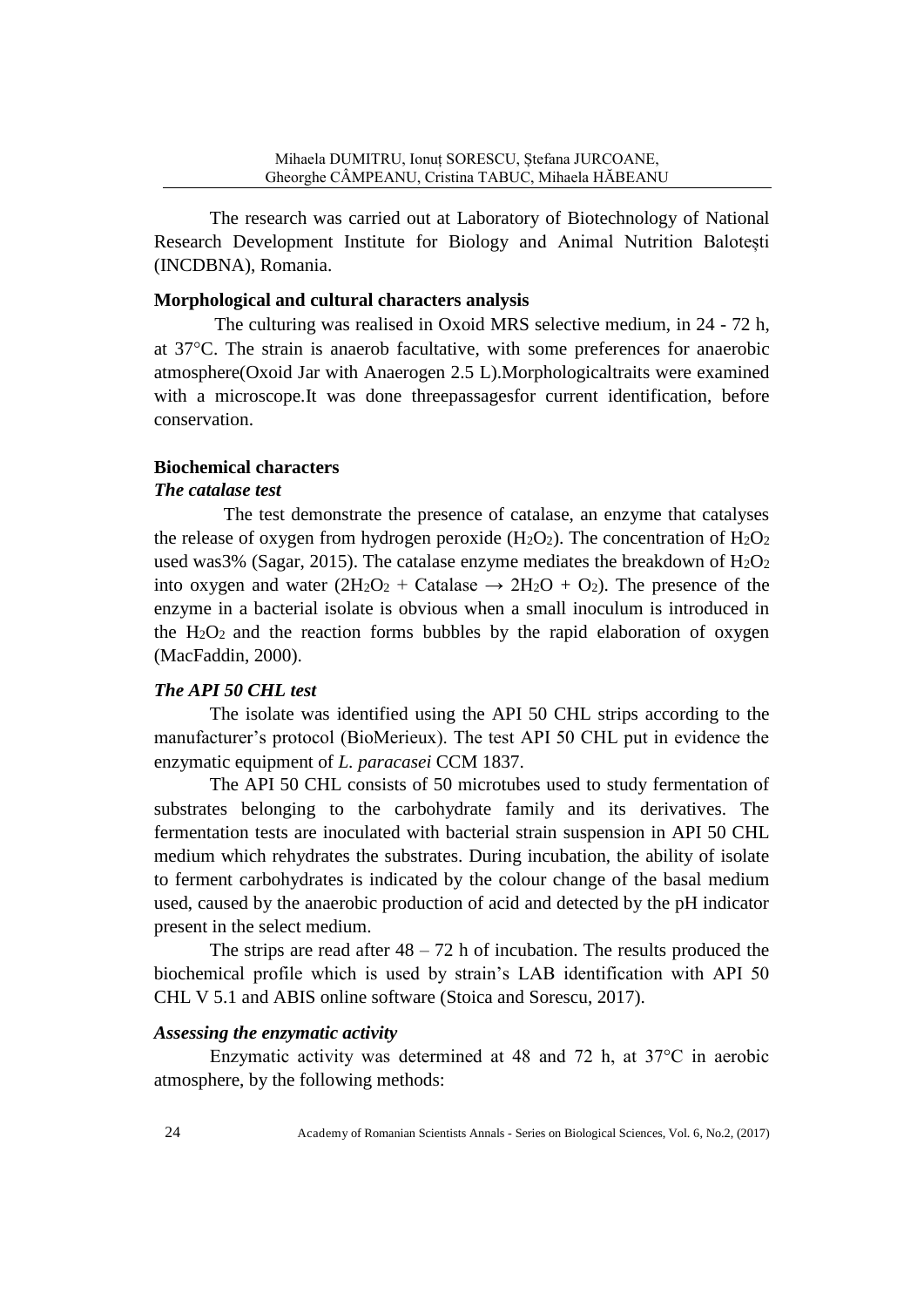1. Hostettler's method for determination of amylolytic activity. It is based on the action of α-amylase on starch and determination of maltose released after the enzymatic hydrolysis process, witch the 3,5 - dinitrosalicylic (DNS), pH 6.9, at 30°C. Due to the reducing hemiacetal groups, consisting of maltose hydrolysate is reacted with 3,5 - DNS acid and form the nitroaminosalicilic acid, that can be measured colorimetrically and is proportional to the enzymatic activity value (Jurcoane et al., 2006).

The mixture of enzymatic solution (1 ml) and 1% starch was incubated in the buffer of pH 10, for 10 minutes at 30°C. The reaction was stopped with 2 ml of DNS. The analysed sample was kept for 5 minutes in the boiling water bath followed by cooling and dilution with distilled water to a 12 ml volume. After 20 minutes, the optical density of the sample was read at 546 nm, compared to the control. An amylase unit corresponds to a quantity of maltose (μmol) released under the action of 1 ml of enzyme preparation in one minute, at 30°C.

2. Petterson's and Porath's method for cellulolytic activity. It's based on the enzymatic hydrolysis of carboxymethylcellulose (CMC) and the dosing of reductant groups released with the tetrosalicylic reagent. A cellulolytic activity unit represents the amount of enzyme which releases from a CMC solution, an amount of reducing carbohydrates, which form with the DNS reagent, the same optical density, similar to a milligram of glucose (Jurcoane et al., 2006).

### **Results and discussion**

### *Characterization of Lactobacillus paracasei CCM 1837 strain*

The strain was from Microorganism Collection of Cehia. It appears as Gram-positive rods, cocobacilli, square ends, nonmotile, isolated, diplo or in short – chained arranged. A slow growth was observed on agar nutritiv medium.In the first 24 h, the strain determine the formation of small colonies, punctiform ( $\sim 2$ ) mm). In  $48 - 72$  h, in medium inclined tubes appear colonies, especially tip S, rou<sup>o</sup>nd end with regular forms, opaque, creamy white-yellowish pigment. In MRS broth, in  $24 - 48$  h, an intense turbidity with abundant deposits was observed, without surface formations. The 72 h culture on MRS agar is sufficiently aged and the passage will be done with difficulty, but the MRS broth agar culture is more viable. It is necessary to use a young culture (24, maximum 48 h) for performing a solid passage.

The strain was catalase negative.

 In this study, the *Lactobacillus paracasei*CCM 1837strain was identified biochemically by API 50 CHL V5.1 (*Lactobacillus paracasei spp. paracasei*1 and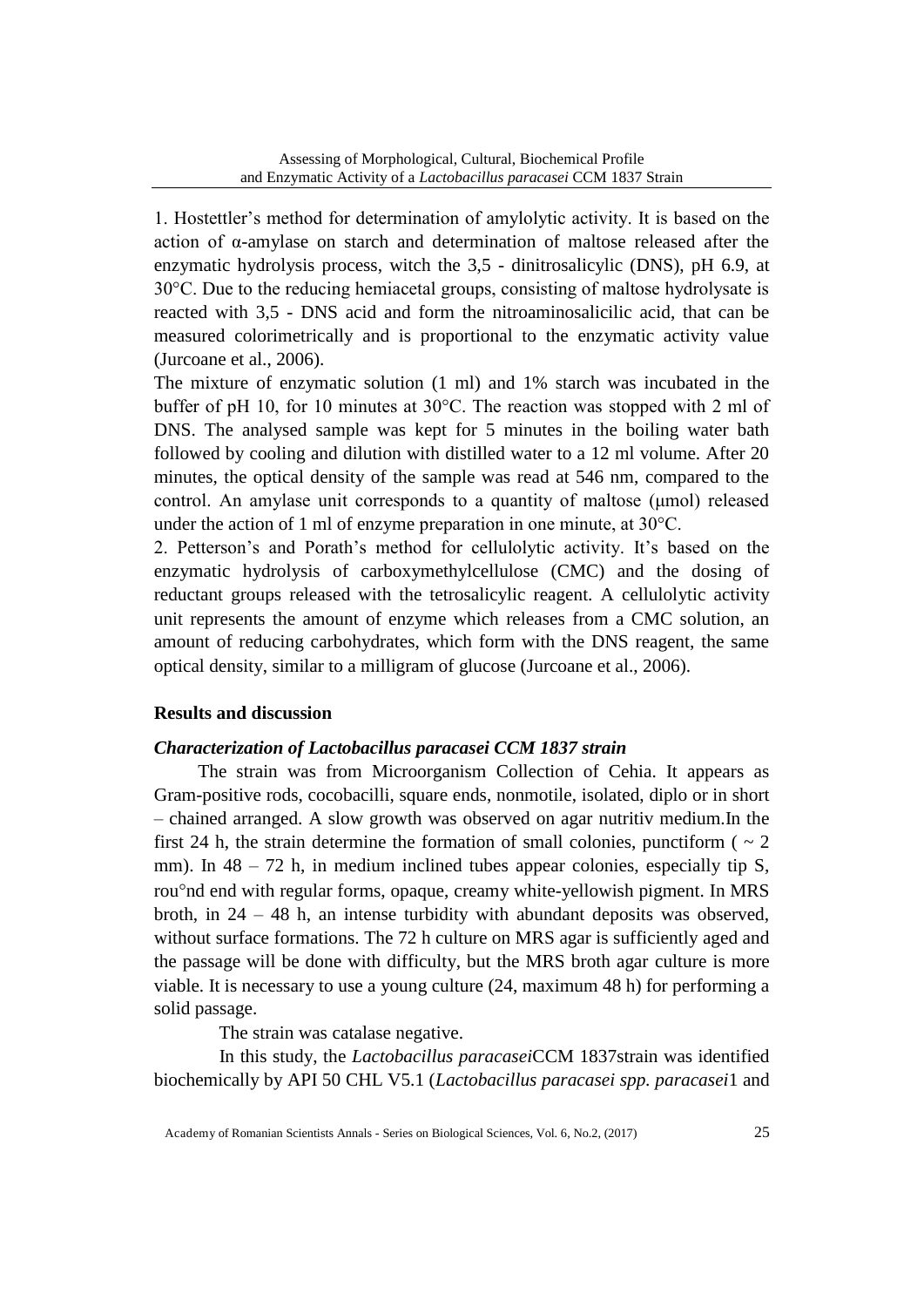3, good identification to the genus 48-51% ID) and ABIS online (*Lactobacillus paracasei spp. paracasei,* ~ 90%). The capability of isolate in fermenting carbohydrate was observed by the discoloration of basal medium, where medium from purple to yellow (Figure 1).



**Figure 1.** API 50 CHL strips inoculated with *Lactobacillus paracasei*CCM 1837

The results by API 50 CHL was interpreted after  $2 - 6$  days, at 37<sup>o</sup>C (Table 1). The *Lactobacillus paracasei*CCM 1837fermented D-ribose, D-galactose, Dglucose, D-fructose, D-mannose, L-sorbose, D-mannitol, D-sorbitol (3-6 days), Nacetylglucosamine, arbutin, esculin, salicin, D-celobiose, D-lactose, D-trehalose, D-melezitose, D-turanose, D-tagatose. The *Lactobacillus paracasei* CCM 1837strain was negative for fermentation of glycerol, erythritol, D-arabinose, Larabinose, D-xilose, L-xilose, D-adonitol, methyl-βD-xylopyranoside, Lrhamnose, dulcitol, inositol, methyl-αD-mannopyranoside, methyl-αDglucopyranoside, amygdalin, D-melibiose, inulin, D-saccharose (sucrose), Draffinose, amidon (starch), glycogen, xylitol, D-fucose, L-fucose, D-arabitol, Larabitol, potassium 2-ketogluconate, potassium 5-ketogluconate.

D-maltose, gentibiose and potassium gluconate was weak fermented.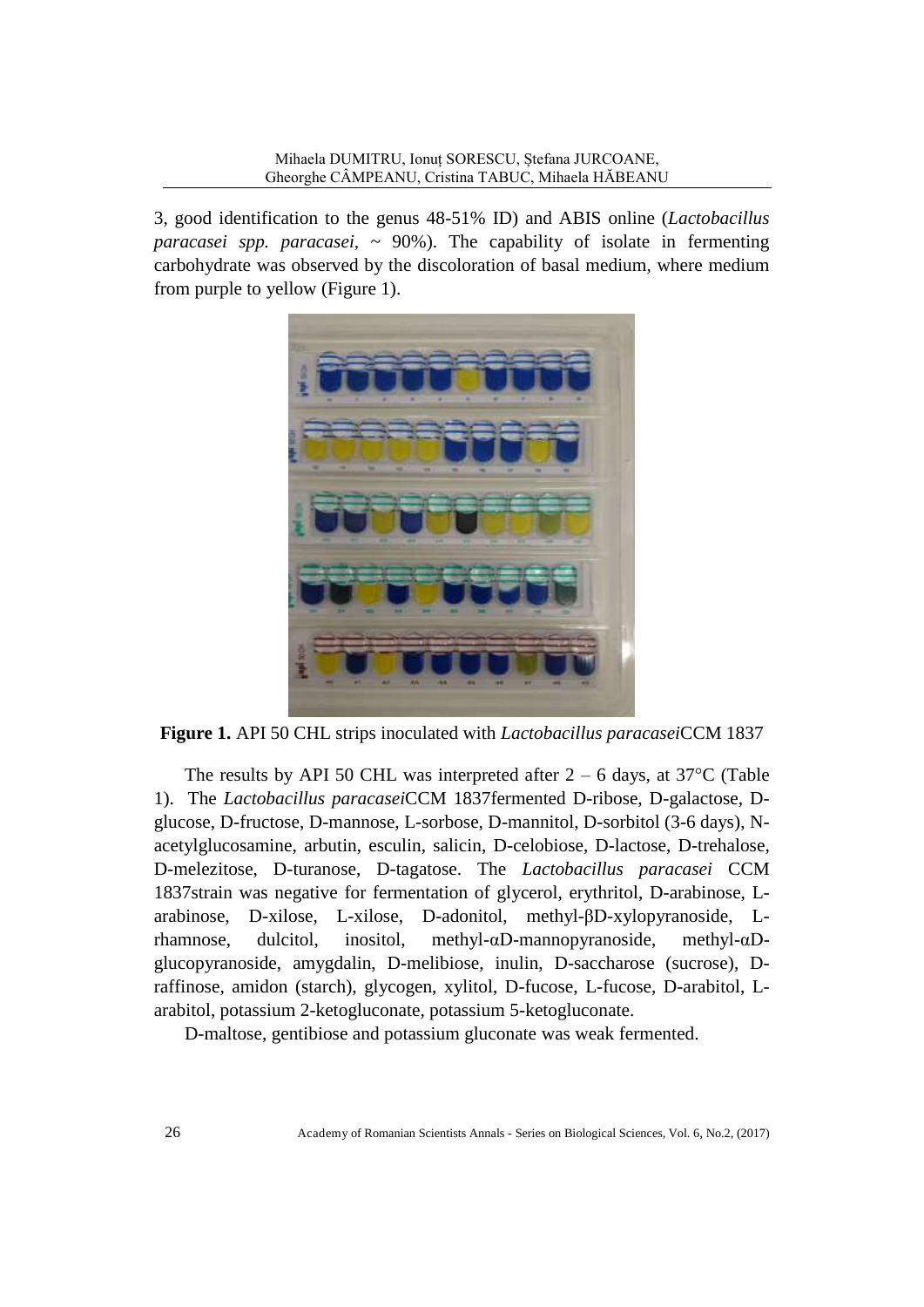| Glycerol-                            | Salicin $+$                 |
|--------------------------------------|-----------------------------|
| Erythritol-                          | $D$ -cellobiose +           |
| D-arabinose-                         | D-maltose?                  |
| L-arabinose-                         | $D$ -lactose +              |
| $D$ -ribose +                        | $D$ -melibiose –            |
| $D$ -xylose –                        | D-saccharose (sucrose) -    |
| $L$ -xylose –                        | D-trehalose +               |
| D-adonitol-                          | Inulin $-$                  |
| Methyl-βD-xylopyranoside –           | D-melezitose +              |
| D-galactose +                        | D-raffinose -               |
| $D$ -glucose +                       | Sarch) -                    |
| D-fructose +                         | $Glycogen-$                 |
| $D$ -mannose +                       | $X$ ylitol $-$              |
| L-sorbose +                          | Gentibiose?                 |
| L-rhamnose –                         | D-turanose $+$              |
| Dulcitol-                            | $D$ -lyxose –               |
| Inositol-                            | D-tagatose +                |
| $D$ -mannitol +                      | $D$ -fucose $-$             |
| D-sorbitol +                         | $L$ -fucose –               |
| $Methyl-\alpha D-manopyrano side -$  | $D$ -arabitol $-$           |
| Methyl- $\alpha$ D-glucopyranoside - | $L$ -arabitol –             |
| N-acetylglucosamine +                | Potassium gluconate?        |
| Amygdalin-                           | Potassium 2-ketogluconate - |
| Arbutin +                            | Potassium 5-ketogluconate – |
| Esculin +                            |                             |

**Table 1**. The results obtained with API 50 CHL for *Lactobacillus paracasei* CCM 1837

,,-" Negative test; ,,+ " Positive test; ,,?" Weakly positive.

The calibration curve was used to determine and calculate the enzymatic activity value (Figures 2 and 3). The strain had an amylase activity of 0.124 (UDNS/ml) to 24 h, compared with 0.158 (UDNS/ml) to 48 h, at 37°C (Figure 4). It record a cellulolytic activity 0.09 (UDNS/ml) at 24 h, compared with 0.04 (UDNS/ml) registered at 48 h, at  $37^{\circ}$ C (Figure 5).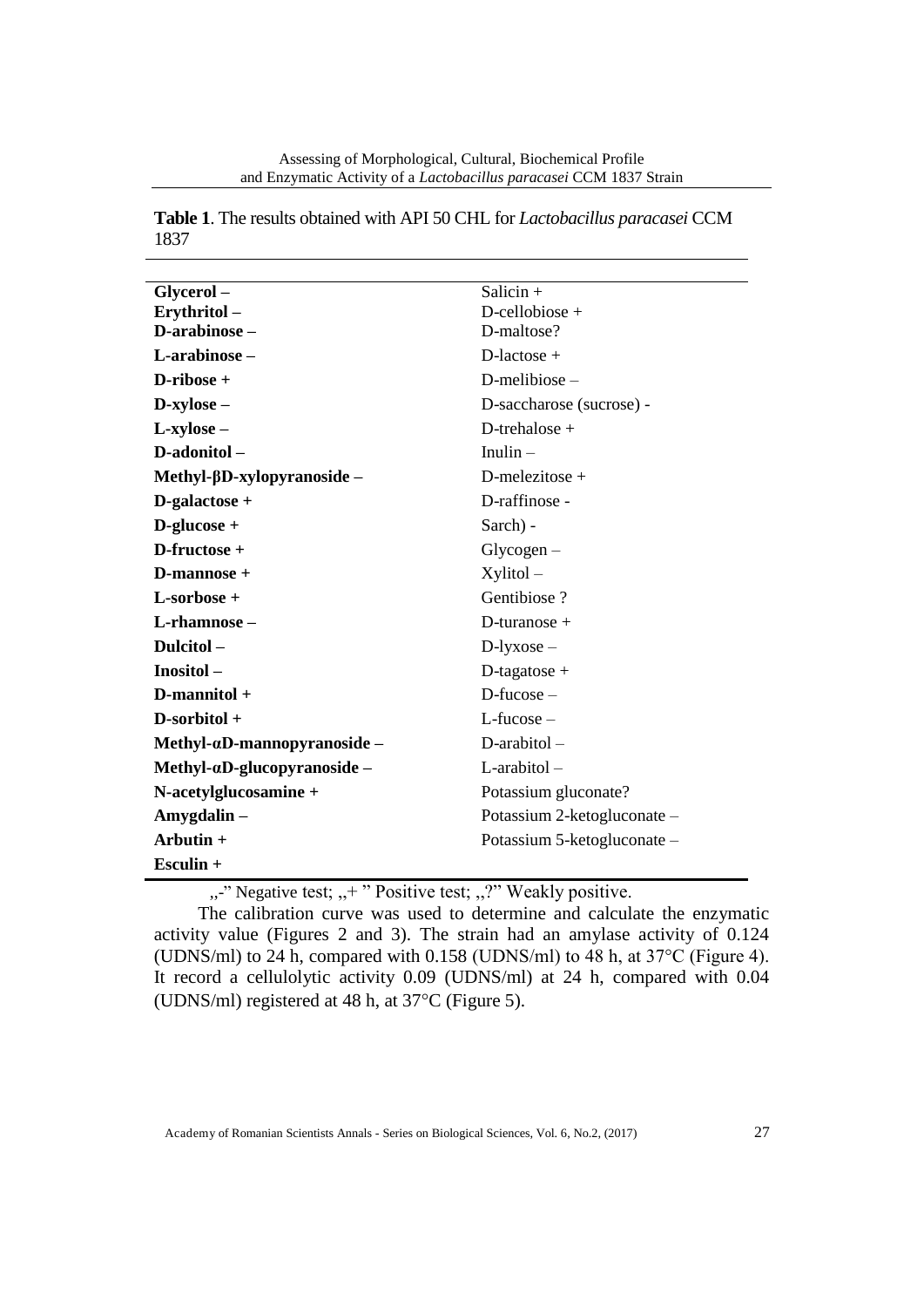

**Figure 2**. The calibration curve for determine the amylase activity of *L. paracasei*CCM 1837 by Hostettler's method



**Figure 3**. The calibration curve for determine the cellulolytic activity by Petterson's and Porah's method of *L. paracasei*CCM 1837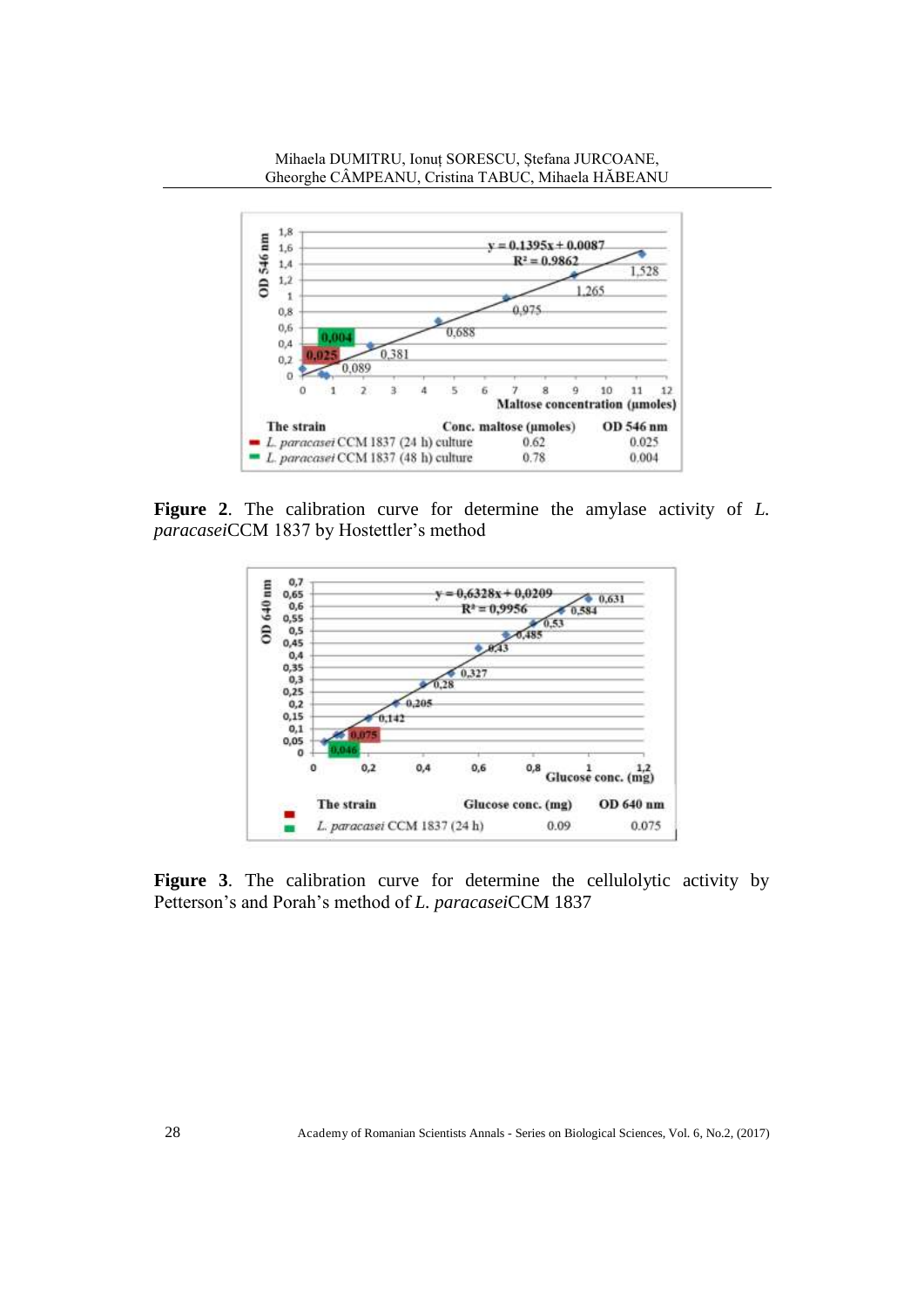

**Figure 4**. The amylase activity of *L. paracasei*CCM 1837

*L. paracasei* **CCM 1837 (48 h)culture**

**0,025 0,004**

**OD 546 nm**

1 2

**0,124**

*L. paracasei* **CCM 1837 (24 h) culture**

0

0,1



**Figure 5**. The cellulolytic activity of *L. paracasei CCM 1837* 

Academy of Romanian Scientists Annals - Series on Biological Sciences, Vol. 6, No.2, (2017) 29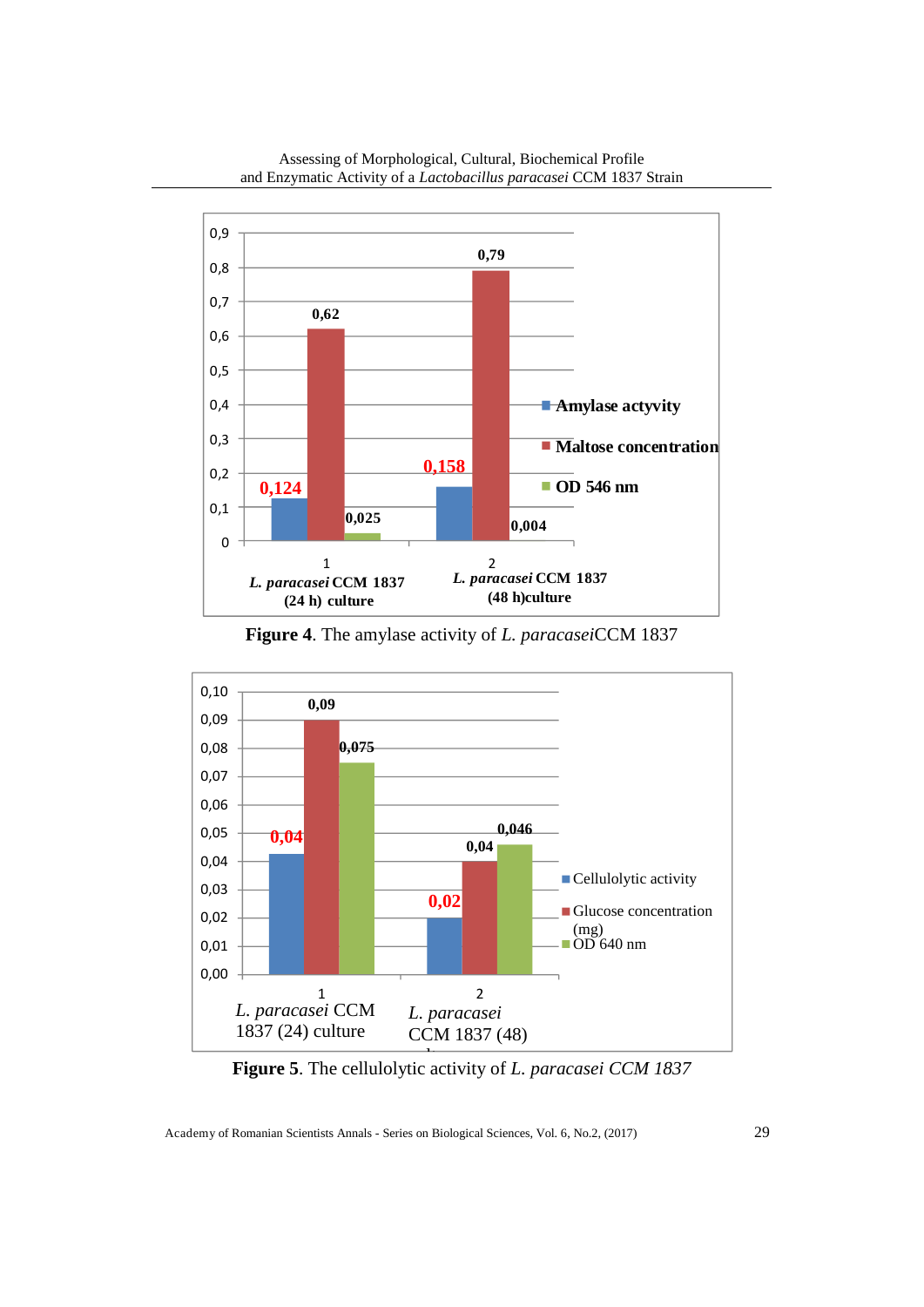#### **Conclusions**

The results suggest that *Lactobacillus paracasei*CCM 1837 strain presents some probiotic traits and can be further assessed for other characteristics as resistance to pH 2.0, resistance to bile acids and salts, antibacterial activity, induction of local immune response etc., in order to evaluate its probiotic utility in nutrition's pigs.The production of amylase's strain is 0.124UDNS/ml at 24 h, respectively 0.158 UDNS/ml at 48 h incubation.

The *Lactobacillus paracasei* CCM 1837 present the capacity to produce cellulase as 0.04 (UDNS/ml) at 24 h compared with 0.02 (UDNS/ml) at 24 h.

#### **Aknowledgements**

This work was supported by funds from the Romanian Ministry of Research and Innovation through Nucleus Program, project No. 1641 0106 and fromMinistry of Agricultural and Rural Developmentthrough ADER Project 6.1.1.

### **References**

1. Clemente J.C., Ursell Luke K., Parfrey Laura W., Knight R., 2014. The Impact of the gut microbiota on human health: an integrative view. Cell 148: 1258–1270.

2. Gaskins, H. R. 2001. Intestinal bacteria and their influence on swine growth. Pages 585–608 in A. J. Lewis and L. L. Southern, eds. Swine nutrition. 2nd ed. CRC Press, Boca Raton, FL.

3. JurcoaneȘtefana, DiguțăFilofteiaCamelia, Groposila Constantinescu Diana-G., 2006. General Biotechnology. Practical applied, Bucharest.

4. Kubasova T, Davidova-Gerzova L, MerlotE, Medvecky M, Polansky O, Gardan-Salmon D, et al., 2017. Housing Systems Influence Gut Microbiota Composition of Sows but Not of Their Piglets. PLoS ONE 12(1): e0170051. doi:10.1371/journal.pone.0170051.